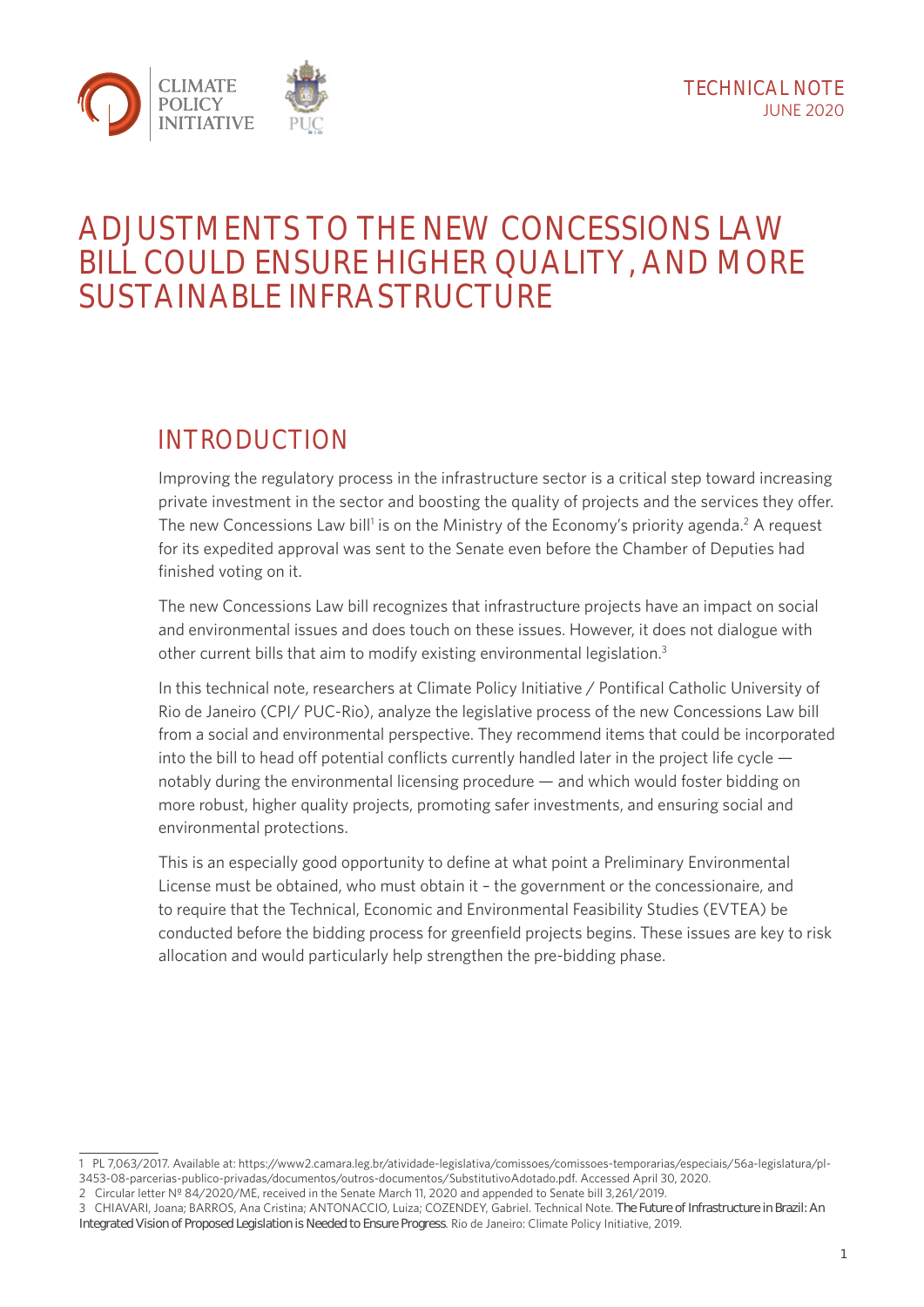

## **THE LEGISLATIVE PROCESS OF THE NEW CONCESSIONS LAW BILL**

The new Concessions Law bill is not the result of a single proposed amendment. It emerged through discussion in the Temporary Special Committee, which was created in April 2019 for the purpose of studying the bill. It was not based only on the various bills related to concessions and bidding, but largely on public hearings held between August and November of 2019.<sup>4</sup> Since the beginning it has been related to other bills and topics in the legislature.

Initially, the Special Committee was charged with delivering an opinion on bill PL 3,453/2008, which amends the provisions of the General Bidding Law.<sup>5</sup> Later, due to the overlapping subject matter, the committee also considered PL 7,063/2017, which proposes amendments to the current Concessions Law. Over the course of the discussion, the chairman realized that PL 3,453/2008 should be considered separately, and that the committee should focus exclusively on PL 7,063/2008 and its annexes. This is how the Special Committee, originally formed to consider proposed modifications to the Bidding Law, changed its focus to the Concessions Law.

It is interesting to note that initially none of these bills made any mention of environmental issues. The bills and their respective annexes made specific proposals for amendments to the laws on bidding and concessions. The Special Committee widened the debate by proposing amendments to the entire legislation rather than to individual provisions.

In this broader debate, environmental issues were brought up at public hearings and by individual deputies, and were partially incorporated into the clean bill approved by the Committee.

## **ENVIRONMENTAL ISSUES DISCUSSED IN THE DEBATE ON THE NEW CONCESSIONS LAW BILL**

Since major infrastructure projects are often operated under concession agreements, and since these projects generate social and environmental impacts that present serious challenges to the implementation of the concession contracts, the new Concessions Law bill might be expected to address these impacts.

The Special Committee's public hearings therefore included a discussion on environmental provisions, with input from a number of specialists. The main topics discussed included a) environmental licensing procedures; b) conducting Technical, Economic and Environmental Feasibility Studies (EVTEA); and c) defining investors' environmental liability; as detailed below.

<sup>4</sup> Public hearings available at [https://www2.camara.leg.br/atividade-legislativa/comissoes/comissoes-temporarias/especiais/56a-legislatura/pl-](https://www2.camara.leg.br/atividade-legislativa/comissoes/comissoes-temporarias/especiais/56a-legislatura/pl-3453-08-parcerias-publico-privadas)[3453-08-parcerias-publico-privadas](https://www2.camara.leg.br/atividade-legislativa/comissoes/comissoes-temporarias/especiais/56a-legislatura/pl-3453-08-parcerias-publico-privadas). Accessed April 30, 2020.

<sup>5</sup> Law 8,666/1993.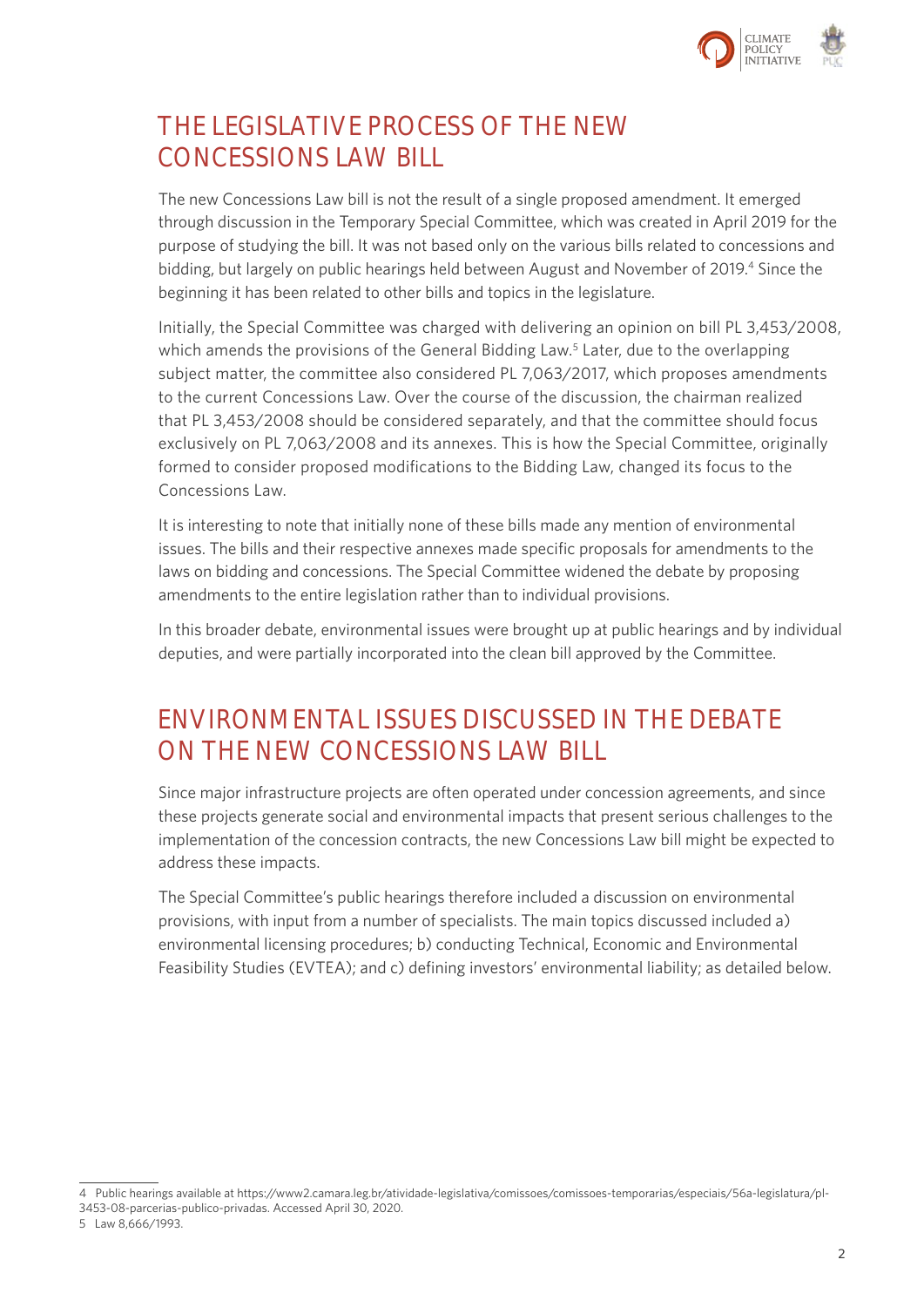

### **ENVIRONMENTAL LICENSING**

The draft put forth by the chairman and approved by the committee in November of 2019 maintains the ambiguity as to who must obtain the Preliminary Environmental License the government or the concessionaire, giving the government the prerogative to decide this obligation on a case by case basis. At the same time, the draft provides for the possibility of establishing a period prior to a contract's effective date to obtain licensing and resolve other pending items. The proposal allows the public notice to define how long a contract can wait before obtaining the preliminary environmental license.

The decision as to who is responsible for obtaining a preliminary license is tied to which party assumes the risk for the environmental feasibility of a project. Also tied to this decision is the question of when the preliminary environmental license must be obtained, which in turn determines whether the project structure is complete and ready to be presented in the marketplace. If the government is the one responsible, the license should be obtained before the bidding process begins, and the government should guarantee the future concessionaire that the project is environmentally feasible and ready for bidding, complete with technical definitions and costs associated with licensing and its constraints. If the concessionaire is responsible, the public notice could require that the preliminary environmental license be obtained either before the bidding process begins, as a prerequisite for bidding (as is common in the electrical sector, for example), or after the bidding process.

If the responsibility falls to the concessionaire, on the one hand that party assumes the risk that an authorized environmental agency could refuse its preliminary environmental license thereby disqualifying it from the bidding process — or that the agency could take longer to decide than the period stipulated in the contract, thereby delaying its compliance. On the other hand, the concessionaire would then be in charge of conducting the Environmental Impact Assessment (EIA), a document that explains how the project will be made feasible. This would give the concessionaire greater decision-making power over a series of questions essential to the project, including what kind of technology will be used, location, and what measures will be in place to mitigate and compensate negative social and environmental impacts.

The draft approved by the committee does not change the current practice, in which the preliminary environmental license is defined case by case. Considering that predictability is crucial for the stability of the business environment and reduces risks, it would be beneficial if there were a general rule establishing when the LP should be obtained by each sector or for specific types of projects. This already happens in the bidding for hydropower plants, where the LP should be obtained before the bidding as per foreseen in specific regulation.

Moreover, transparency is needed regarding how exceptions are decided when projects do not follow the general rule, for example, by making the project's risk matrix that was used to make the decision available. This the direction that Resolution No.1 from the Investment Partnership Program Counsel (CPPI) is taking for the projects qualified by the Program.<sup>6</sup>

<sup>6</sup> Resolution Nº 01/2016, CPPI: Article 6<sup>th</sup>. When the purpose of the agreement requires, the bidding of the projects shall be conditioned, in accordance with applicable law, to the certification of its environmental viability by issuing the Preliminary License - PL or guidelines for environmental licensing. Article 7<sup>th</sup>. In the preparation of the public call and contract draft, the adoption of risk distribution matrix for the project must be made and should, at the least, take into consideration the identification, evaluation and allocation of risks for the party best able to manage them, with the lowest costs to the process, in a way so as to minimize future extraordinary contractual revisions. Available at: [https://www.ppi.gov.br/](https://www.ppi.gov.br/legislacao-e-arquivos) [legislacao-e-arquivos.](https://www.ppi.gov.br/legislacao-e-arquivos) Accessed May 25, 2020.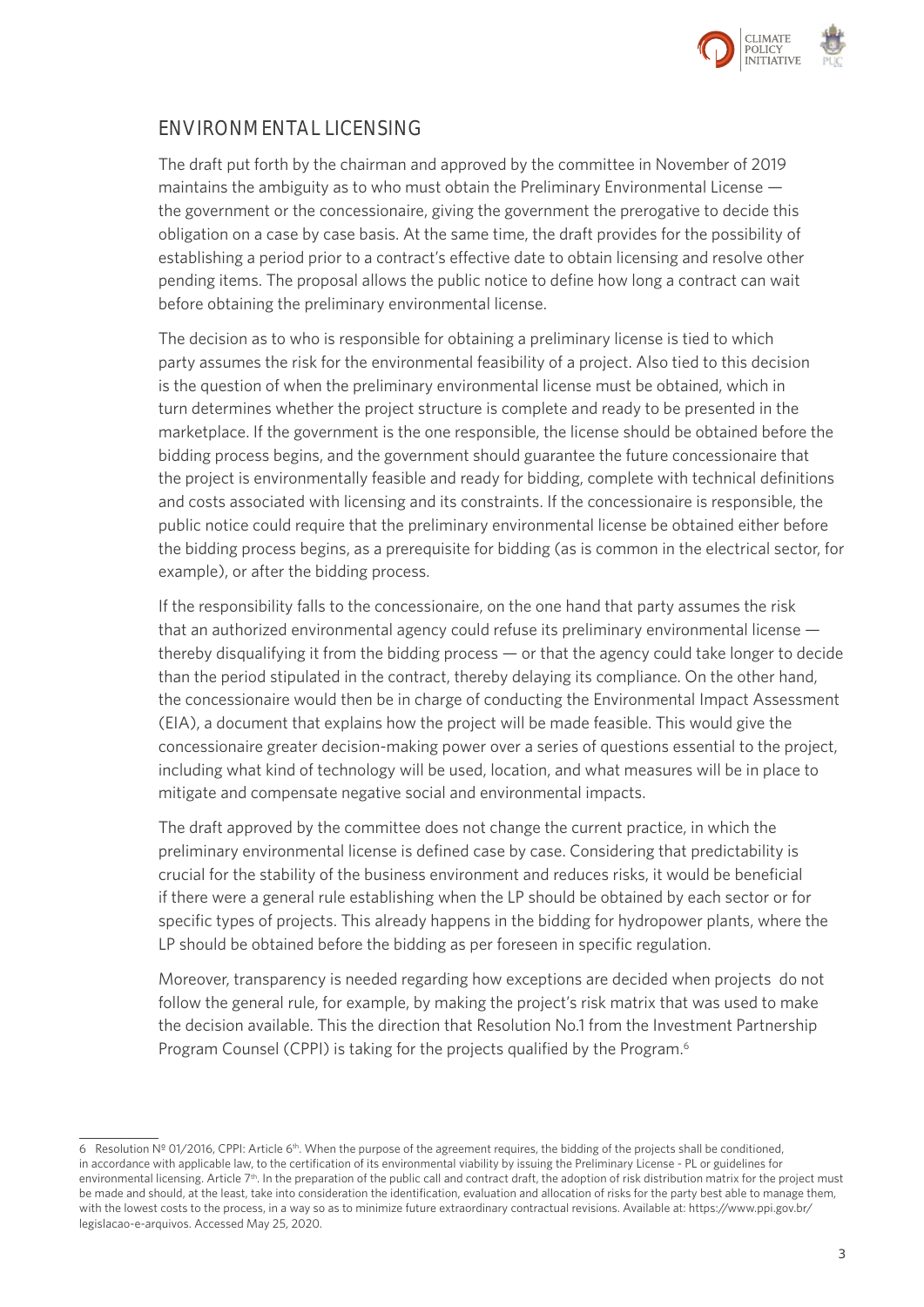

### **TECHNICAL, ECONOMIC AND ENVIRONMENTAL FEASIBILITY STUDIES (EVTEA)**

Another point that came up in the public hearings was the need for better design of infrastructure projects, through the development of more robust technical projects that would contribute to a concession's success. An effective way to achieve this would be to strengthen the Technical, Economic and Environmental Feasibility Studies (EVTEA). These studies strike a balance between costs and benefits and indicate which project design is most appropriate for a given service. The feasibility study stage also determines the type of interaction with the area in question, and the need for coordination between policy and investments to minimize impacts and maximize benefits, thereby influencing the scope of the project and the role of the government in making it feasible.7

At the public hearings a proposal was made that the new legislation include completion of the EVTEA as a condition for opening the bidding process. The committee did not acceptthis suggestion and the final draft of the bill does not mention the EVTEA.

### **INVESTOR LIABILITY FOR ENVIRONMENTAL DAMAGE**

The draft bill approved by the committee adds to the Judiciary's current understanding by establishing the environmental liability of investors only in cases where a causal link is proven between their conduct and environmental damage.

Currently, courts tend to hold investors liable on the theory of full risk, that is, regardless of proof of a causal link between environmental damage and an action or omission by a financial institution.

Taking into account the notion of indirect pollution and the principle of environmental nonregression, the bill, if approved, could be subject to criticism, and even judicial action, for restricting the prevailing concept of environmental liability enforcement. Given that the concept of "indirect polluter" is considered in the National Environmental Policy Act,<sup>8</sup> this discussion should be addressed under this context and not in the New Concession Law Bill, which has a different objective.

<sup>7</sup> Chiavari, Joana et al.

<sup>8</sup> Federal Law Nº 6,938/81. Article 2<sup>nd</sup>. The National Environmental Policy Act (...) observes the following principles: IV- polluter, the person or company, governed by public or private law, responsible, directly or indirectly, by activity that causes environmental degradation. Freely translated from: [http://www.planalto.gov.br/ccivil\\_03/LEIS/L6938.htm](http://www.planalto.gov.br/ccivil_03/LEIS/L6938.htm). Acessed: May 25, 2020.